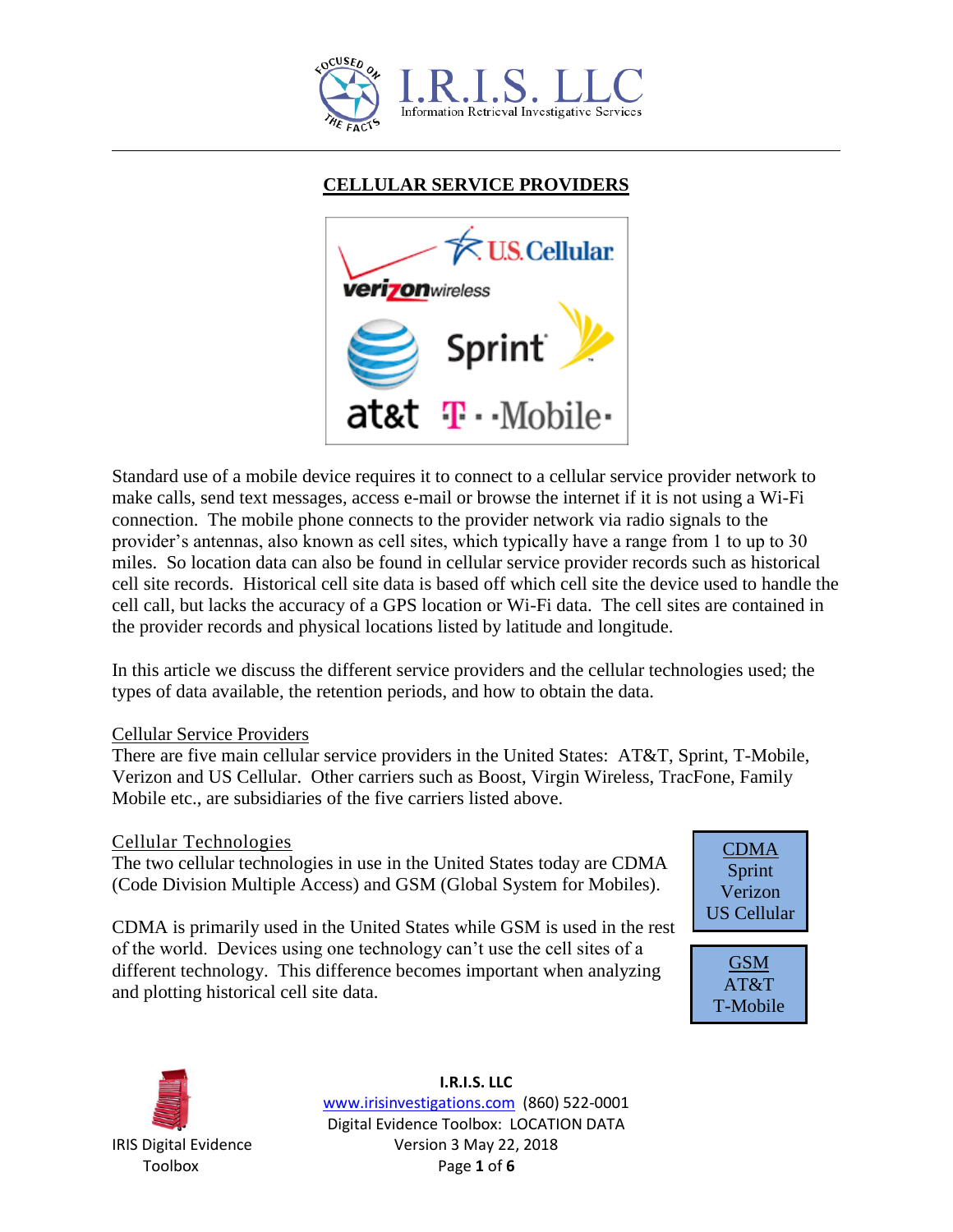

# Record Types

The most common types of records available from Cellular Service Providers are as follows, and discussed in greater detail in the following sections:

- Historical Call Detail Records with Cell-site Location Data
- Per Call Measurement Data
- Records Key to Interpreting Data

## Historical Call Detail Records

Historical call detail records are maintained by the service provider and show the cell site to which a phone connects for billing and maintenance purposes. This data can be used during an investigation for the purpose of generally placing a cell phone in a location on a map with cell site locations. The evidence identified from call detail records with cell site data can be especially powerful in showing contact between individuals, establishing the proximity to a scene of crime, identifying patterns of movement of suspects, and testing the strength of alibi evidence.



The physical locations of the cell site used are listed in the records usually by latitude and longitude. The records can also identify the sector or antenna direction that handled the event which is included in the records or separate key.

## Cell Sites

Cell sites may be located on a building, water tower or other structure. A cell site may contain only one antenna (Omni-directional) that covers a full 360° area. This area is referred to as a sector. Most cell sites will have three sectors which cover approximately 120<sup>°</sup> each and others have four sectors of 90° coverage.





**I.R.I.S. LLC** www.irisinvestigations.com (860) 522-0001 Digital Evidence Toolbox: LOCATION DATA IRIS Digital Evidence Version 3 May 22, 2018 Toolbox Page **2** of **6**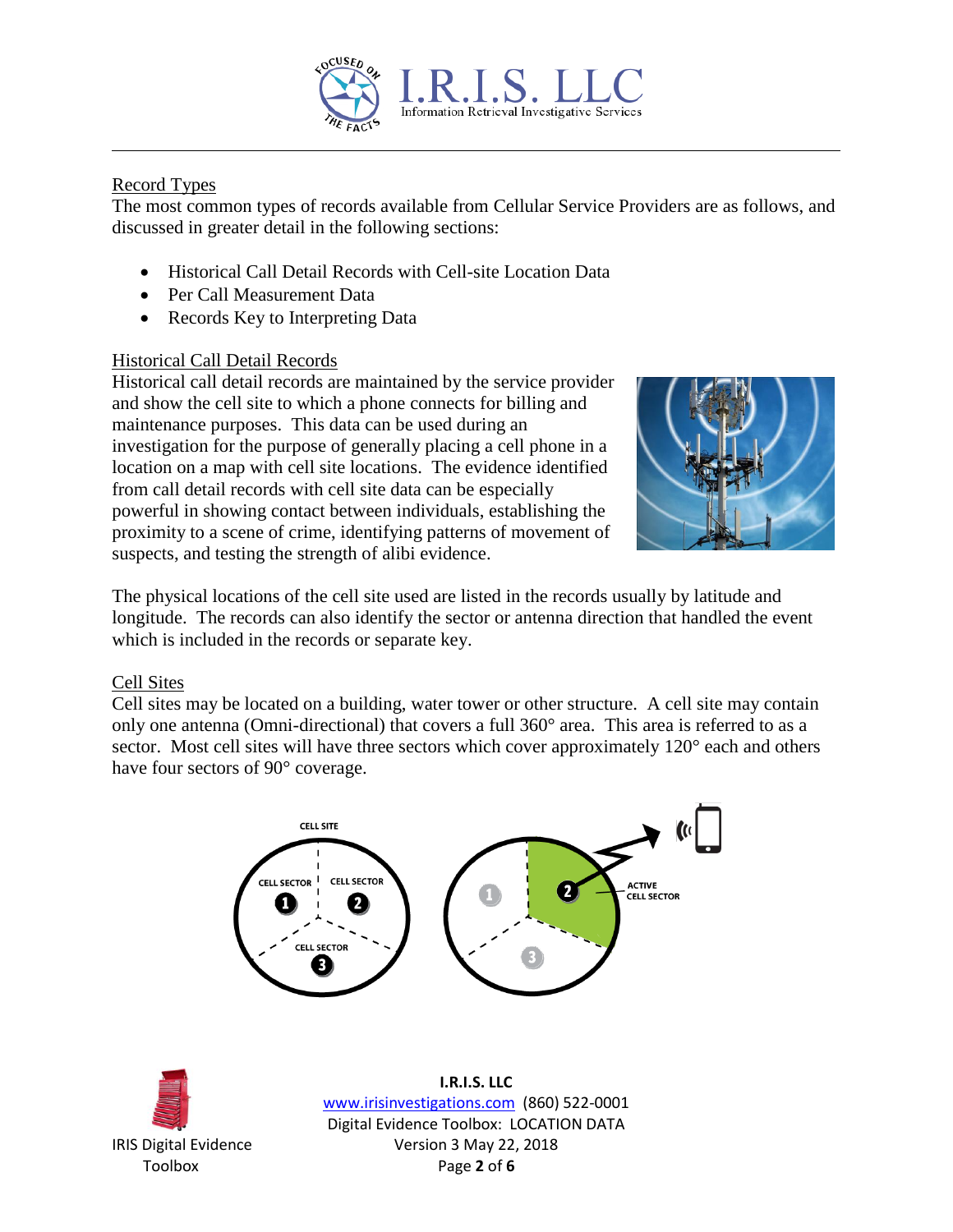

Range of Coverage:

Cell site antennas have various ranges. In an urban area where usage is higher, cell sites typically will have a shorter range and the sites will be located closer together and with a larger overlap in coverage. Cell antennas may have a range of less than one mile or up to thirty miles or more in flatter, more rural areas.





Cell sites are typically identified as circles with wedge-shaped sectors on a two-dimensional map. But the radio signals can be blocked by man-made or natural obstacles and the coverage is not uniform. Cell phone experts may offer propagation maps which better depict the coverage at a specific time, but will not necessarily represent the actual coverage at the time in question.





**I.R.I.S. LLC** www.irisinvestigations.com (860) 522-0001 Digital Evidence Toolbox: LOCATION DATA IRIS Digital Evidence Version 3 May 22, 2018 Toolbox Page **3** of **6**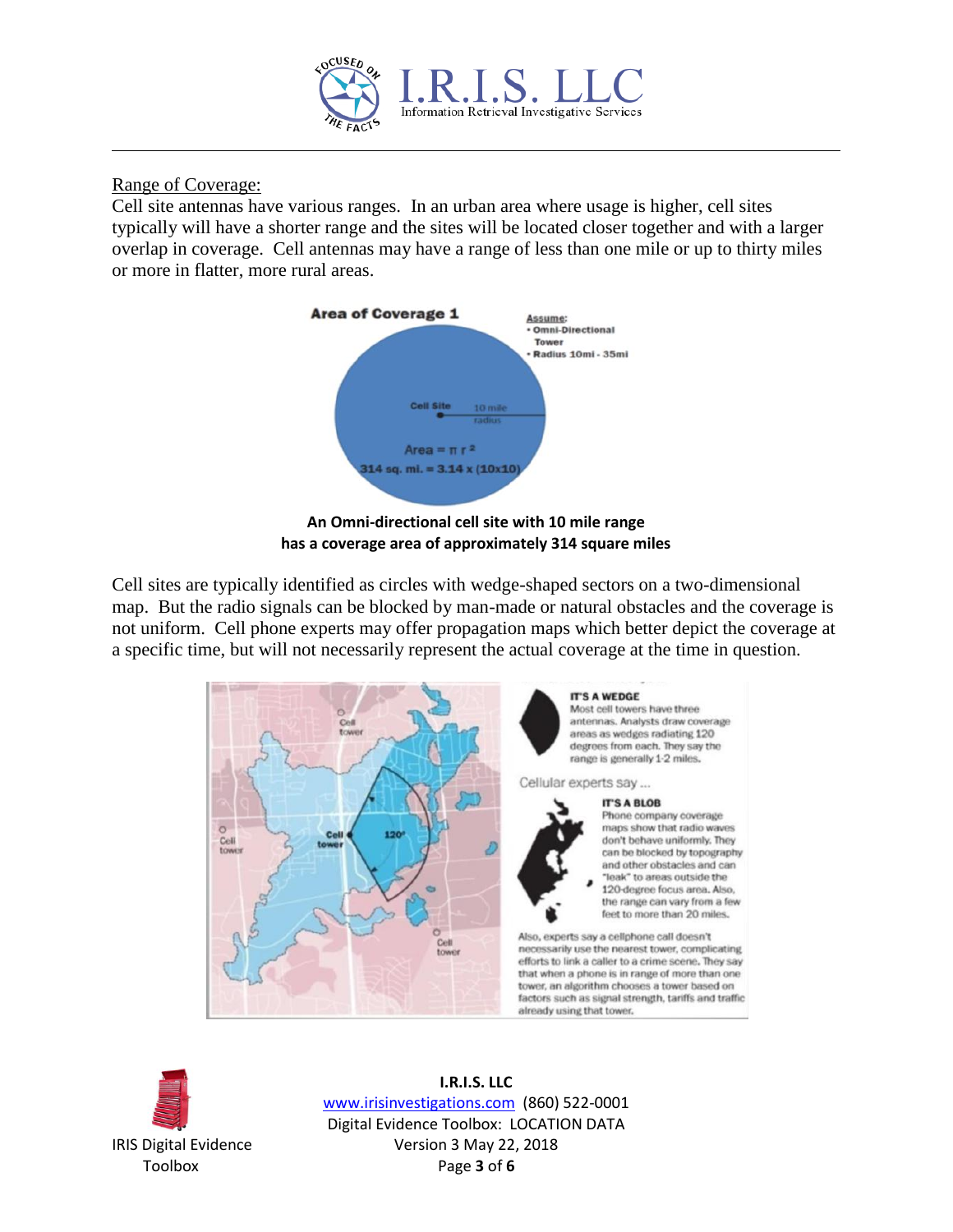

## Per Call Measurement Data

A more accurate way to determine a location of a mobile device is Per Call Measurement Data (PCMD), a feature built into the equipment of some of the largest cellular service providers using CDMA technology. PCMD was developed to aid in improving cellular service in a particular area. It can measure the time it takes a signal to leave a cellular handset and the return back to the tower. It is this information which can provide previously unavailable information regarding the location of a particular handset. PCMD is captured not only for every phone call, but also for every text message and data event. PCMD is captured anytime there is a connection or data event between the cell site and the mobile device.



Because the speed of a cellular signal is a known constant it is possible to calculate the distance the handset is from the tower by measuring the time it takes for the signal to make a roundtrip. When combined with the cell sector information, there is now an opportunity to gauge how far away the handset is from the cell tower.

#### Location Services Enabled

If the device also has the location services enabled the device will also transmit location information from available Wi-Fi and Bluetooth signals it sees. Because the range of Bluetooth and Wi-Fi are considerably less than cell sites this added information and data point could be more accurate.

#### **Terminology**

Sprint uses the term Per Call Measurement Data (PCMD) and Verizon refers to PCMD as Real Time Tool (RTT) and Round Trip Delay (RTD). However, they do not provide RTT/PCMD during routine requests, such as court orders and search warrants. The requests are handled through the electronic surveillance division of Verizon and not through the subpoena compliance department. You must specifically ask for RTT/PCMD in your request.

#### AT&T Network Event Location Service

On the AT&T GSM network the location data derived by AT&T from passive environmental recognition of available connections is called NELOS (Network Event Location Systems) records.



**I.R.I.S. LLC** www.irisinvestigations.com (860) 522-0001 Digital Evidence Toolbox: LOCATION DATA IRIS Digital Evidence Version 3 May 22, 2018 Toolbox Page **4** of **6**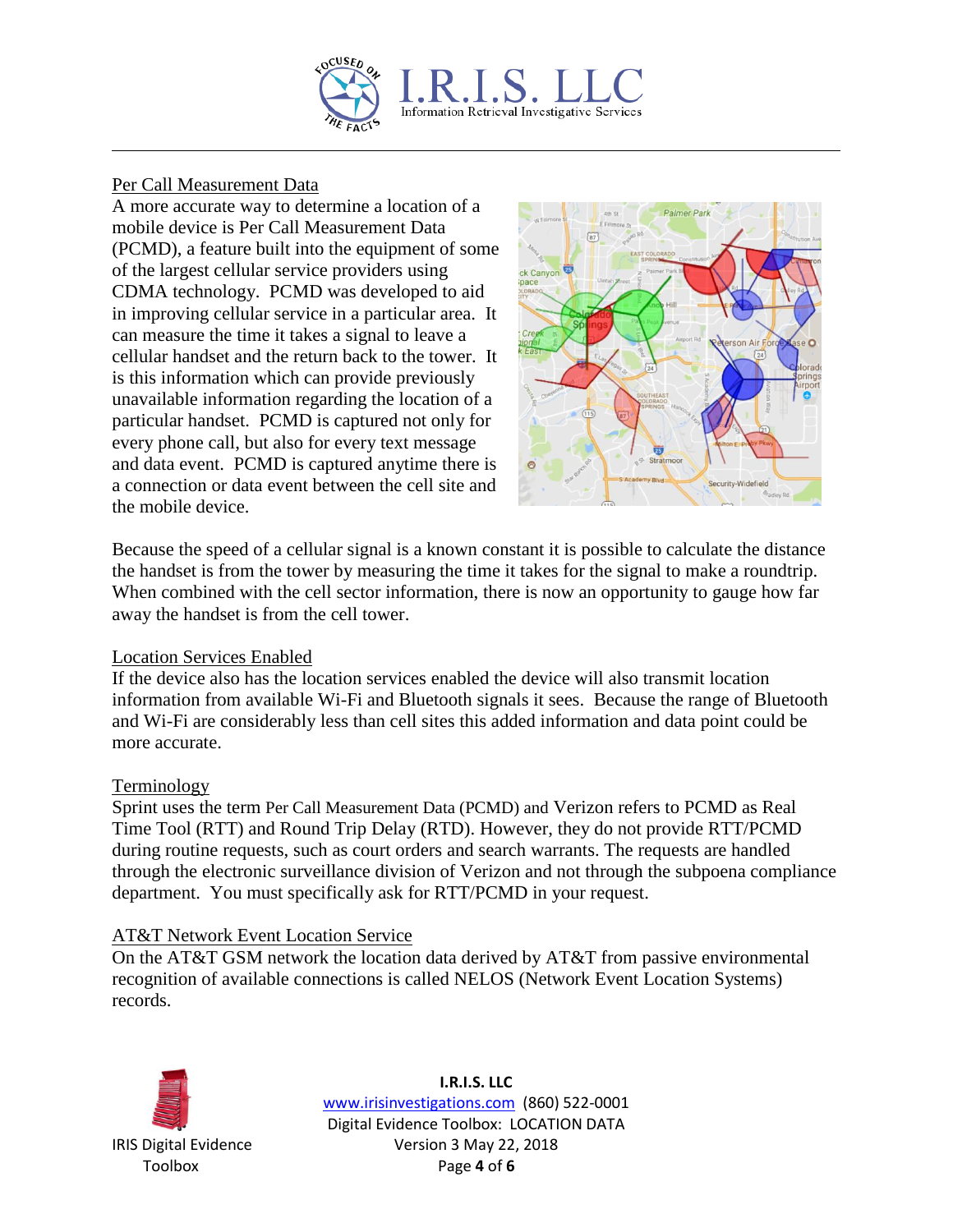

## Accuracy

Many factors affect the cell tower used by a device and the historical call record data, and the PCMD information is not nearly as accurate as GPS location data. They are only best estimates that can place a device in a general area, but there is no way to say with any certainty that a device was in an exact location using these records.

## Retention

PCMD is extremely perishable and is not something that is going to be routinely preserved with the receipt of a preservation letter pursuant to 18 USC 2703(f). It must be specifically requested as quickly as possible.

## Obtaining Records

Because each provider stores, labels and retains their records differently, what the records are called and how long data is retained can vary by provider. The IRIS LLC Digital Evidence Toolbox contains resources to locate, identify and obtain these records.

## Retention Schedules

The data retention periods also vary widely between carriers and data types. For current service provider retention schedules, see the [I.R.I.S. Digital Evidence Toolbox –](http://www.irisinvestigations.com/wordpress/digital-evidence-retention-schedules/) Retention Schedules & [Sample Letters of Preservation drawer.](http://www.irisinvestigations.com/wordpress/digital-evidence-retention-schedules/) 

#### Letter of Preservation

If use of the data is anticipated, a Letter of Preservation can be sent to the service provider until a subpoena or Court Order can be obtained to prevent the spoliation. A sample Letter of Preservation can be found in the [I.R.I.S. Digital Evidence Toolbox –](http://www.irisinvestigations.com/wordpress/digital-evidence-retention-schedules/) Retention Schedules  $\&$ Sample Letters [of Preservation drawer.](http://www.irisinvestigations.com/wordpress/digital-evidence-retention-schedules/)

#### Subpoena Compliance

Obtaining cellular provider records is a standard procedure and each carrier has designated subpoena compliance departments. A current Subpoena Guide and other tools are available in the I.R.I.S. Digital Evidence Toolbox – [Service Provider Subpoena Guide & Samples drawer.](http://www.irisinvestigations.com/wordpress/digital-evidence-subpoena-guide-and-samples/)

Additional information regarding service provider records and cell sites is available in the [Call](http://www.irisinvestigations.com/wordpress/call-detail-and-cell-site-analysis/)  [Detail & Cell Site Analysis drawer](http://www.irisinvestigations.com/wordpress/call-detail-and-cell-site-analysis/) of the IRIS Digital Evidence Toolbox.



**I.R.I.S. LLC** www.irisinvestigations.com (860) 522-0001 Digital Evidence Toolbox: LOCATION DATA IRIS Digital Evidence Version 3 May 22, 2018 Toolbox Page **5** of **6**